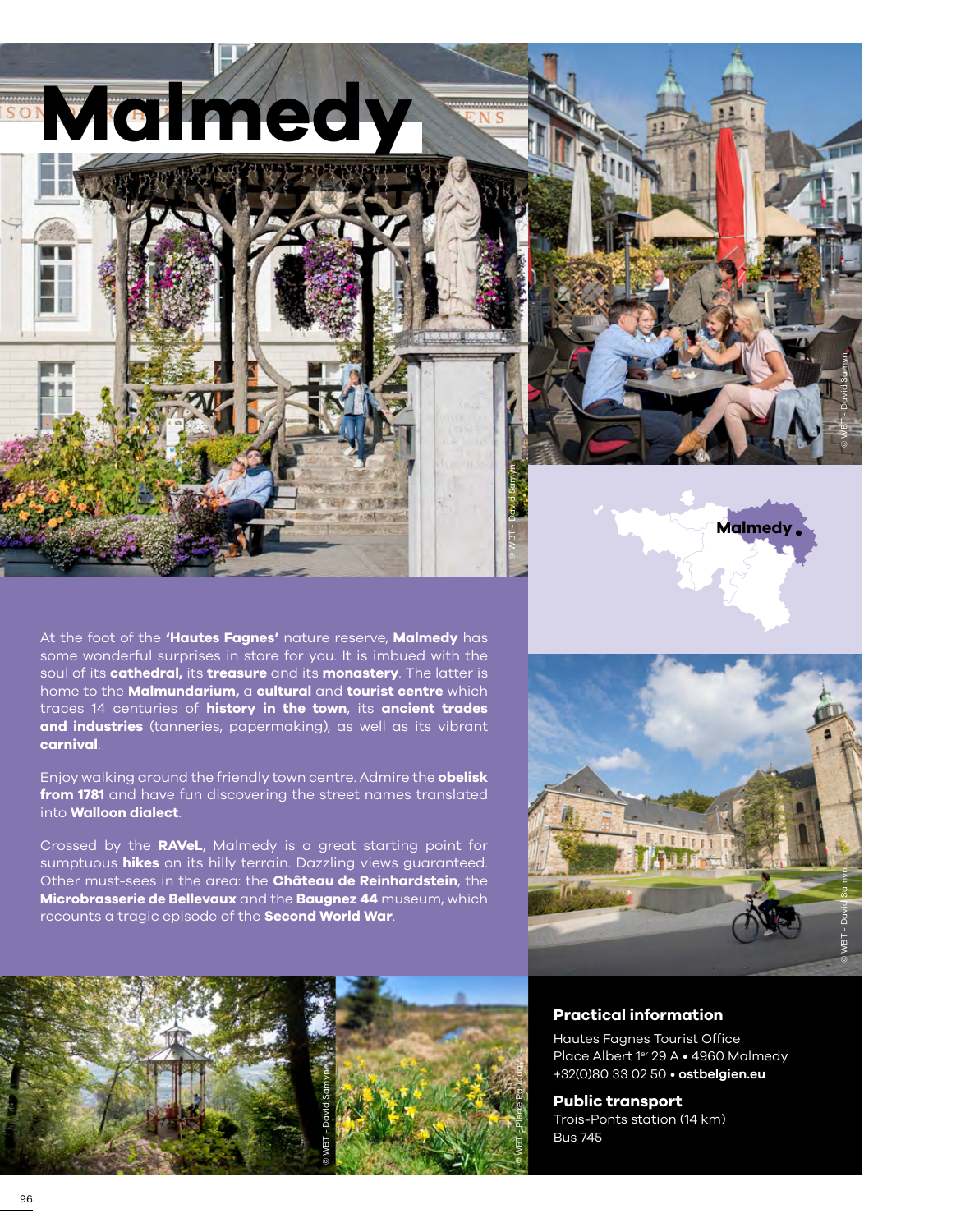# **Where To Stay**

### **Auberge de Jeunes (Youth Hostel)**

Perfect for a family outing, the hostel is ideal for long and short stays. There are also activities to recharge your batteries, including a pretty garden and children's playground.

Route d'Eupen 36 • 4960 Bevercé (Malmedy) **[lesaubergesdejeunesse.be/malmedy](https://www.lesaubergesdejeunesse.be/malmedy)**

## **Le Fenil (Gite)**

Q

Comfortable, bright and spacious 3'Epis' rural gite has amazing views of the hills and valleys. It's located in Longfaye, a peaceful village next to the 'Hautes-Fagnes' Nature Reserve and 2km from the 'Signal de Botrange' (Highest point of Belgium). Take in in some fresh air to boost your energy on 100km of marked trails that surround the village.

Route du Bayehon 18 • 4960 Longfaye (Malmedy) **[liegetourisme.be](https://www.liegetourisme.be/le-fenil.html)**

#### **Relax Hotel Pip-Margraff**

Established for over 140 years the hospitality and savoirfaire of this family-run establishment is obvious in every aspect of this 4\* hotel located in Saint-Vith, on the edge of the 'Hautes Fagnes-Eifel Natural Park'. Kitted out with great gym and fitness facilities as well as outdoor activities starting from the popular 'Vennbahn' route (Secured cycling path).

Hauptstrasse 7 • 4780 Saint-Vith **[pip.be](www.pip.be)**

## **MY Hotel**

This 4\* hotel, located a stone's throw from the centre of Malmedy, is going over and above the usual concept of well-being. Bistronomy and local specialities around a good wood fire are all part of the experience. What's not to like?

Rue Devant les Grands Moulins 25 • 4960 Malmedy **[myhotel.be](www.myhotel.be)**

#### $\bullet$ **Le Val d´Arimont (Holiday Hotel and Village)**

Located in the heart of the Ardennes on the edge of the Hautes Fagnes, this holiday village and hotel complex comprising cottages and hotel rooms is the ideal place for couples, families or groups who want to escape from their hectic daily life.

Chemin du Val 30 • 4960 Malmedy **[val-arimont.be](https://www.val-arimont.be)**

#### $\mathbf \circ$ **La Ferme du Père Eugène (Guest Rooms)**

Discover three guest rooms (4 'Epis') rated in this old farmhouse located in a quiet village at the foot of the 'Hautes-Fagnes', a natural region of great beauty.

Rue Large Voie 4 • 4960 Xhoffraix (Malmedy) **[lafermedupereeugene.be](www.lafermedupereeugene.be)**

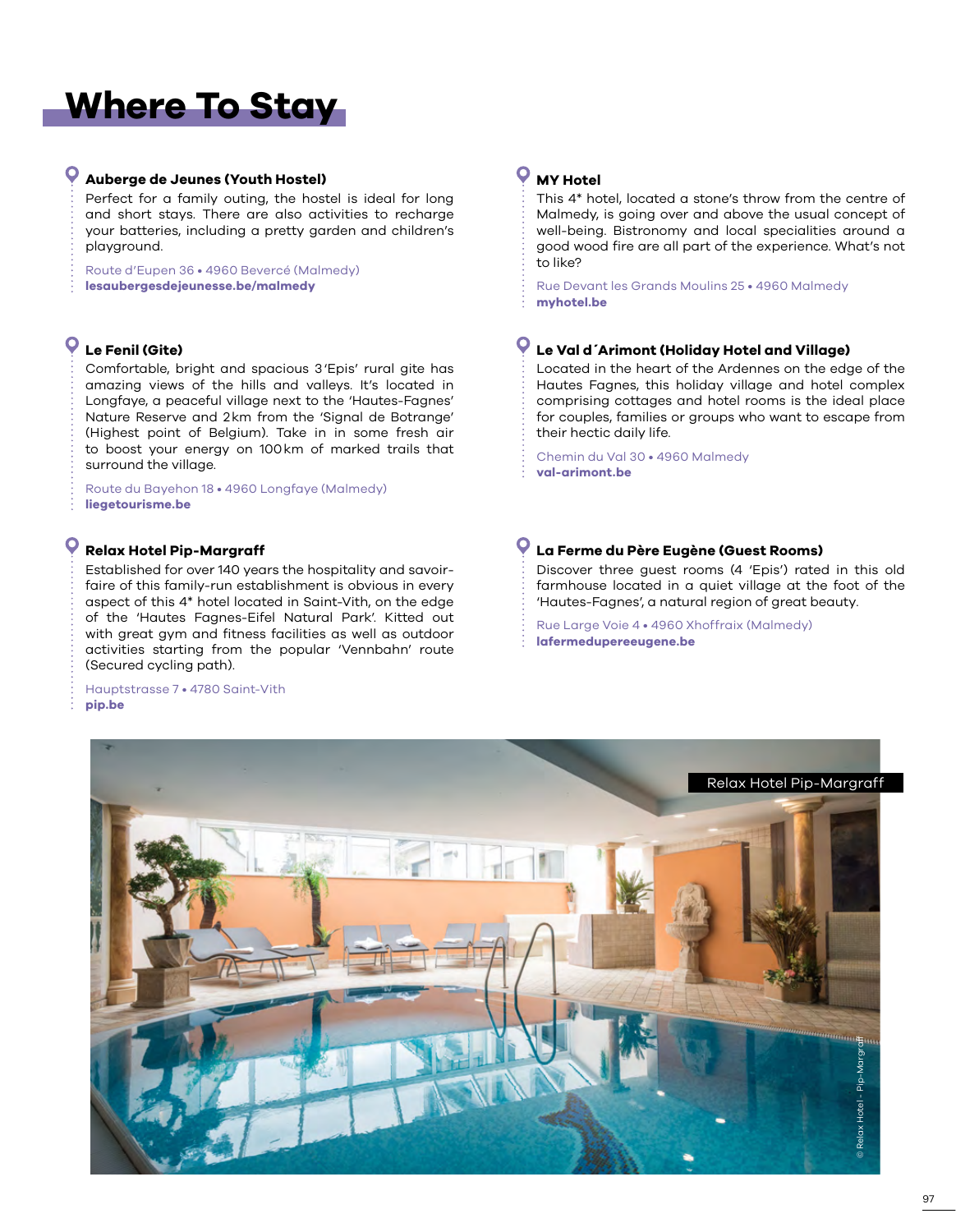

#### **<sup>1</sup> Malmundarium**

Located in the former monastery of Malmedy, the must-see Malmundarium is a place of art, history, memorial and culture. You will appreciate the beauty of the magnificently restored places as much as the museum tour which is interactive and fun. The site is divided into different spaces exhibiting the past and present of Malmedy: information and documentation centre, temporary exhibitions, art or history gallery, a leather workshop, carnival workshop, or even paper.

Place du Châtelet 10 • 4960 Malmedy **[malmundarium.be](http://www.malmundarium.be/)**

#### **<sup>2</sup> Malmedy's History Walk**

This 3.6 km route will take you back to the city's past. Discover its main sites such as the old monastery or the cathedral, rich in interesting discoveries.

Place Albert 1er • 4960 Malmedy **[malmedy-tourisme.be](https://www.malmedy-tourisme.be/fr/a-pied/itineraire-de-la-memoire/)**

#### **<sup>3</sup> 'Poudingue' Walk**

The Calvary of Malmedy, located on the hill of Livremont, is considered one of the most beautiful sites in town, and the path that leads there is just as pretty. Once the 14 stopping points up to the Calvary originally had a religious purpose, but today it allows visitors to get a prime vantage point of an exceptional landscape. Indeed, the hill has the particularity of being entirely made up of 'pudding stone', a reddish geological curiosity unique in Belgium.

Place du Châtelet 9 • 4960 Malmedy **[malmedy-tourisme.be](https://www.malmedy-tourisme.be/fr/a-pied/)**

#### **<sup>4</sup> Promenade des Crêtes (Walk)**

Starting from the village of Chôdes, you'll be blown away by the views of the 'Crêtes de la Warche' walk. Enjoy the scene around Rheinhardstein Castle then return through the Warche valley. You can rent walking equipment from the local tourist Office.

Rue Renier de Brialmont • 4960 Malmedy **[malmedy-tourisme.be](https://www.malmedy-tourisme.be/en/a-pied/panorama-way/)**